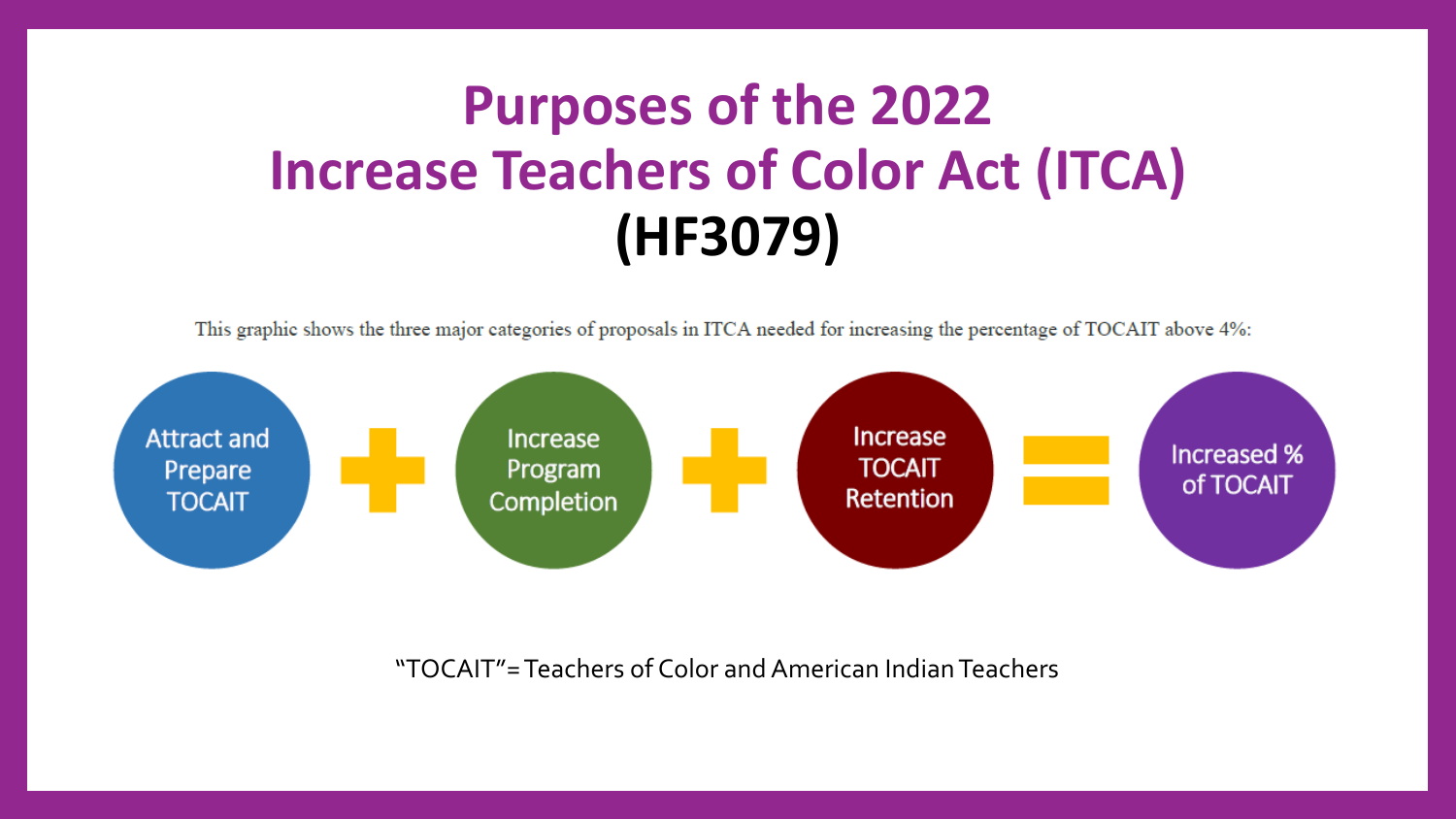## To close opportunity and achievement gaps, much more needs to be done to provide students with "equitable access to effective and diverse teachers… who reflect the diversity of students in schools"

(MN Statutes 122A.40, 122A.41, 124D.861, 127A.05, 120B.11)

• **BIPOC teachers are only 5% of all teachers although BIPOC students are 38% of all students. BIPOC teachers by Tier of License reported in 2021** (licenses only, not necessarily teaching)

| $\blacksquare$ Tier 1 $\blacksquare$ | <b>Tier 2N</b> | <b>Tier 3</b> | \Tier 4\ |
|--------------------------------------|----------------|---------------|----------|
| 182                                  | 539            | 618           | 4,751    |

- **FACT: A 1% increase in MN requires a net gain of approx. 630 new BIPOC teachers**
- **PROGRESS but not enough:** 
	- At least **489 BIPOC teacher candidates are completing programs in 2021-22**, up from 244 BIPOC teacher candidates who completed programs in 2019-20 (**7.5% of all in MN**)
	- **1,340 total BIPOC candidates were enrolled** in 2019-20 (**13.2% of all candidates** in MN)
- **IF students today had equitable access to BIPOC teachers**, there would be approximately **22,000 BIPOC teachers** in Minnesota.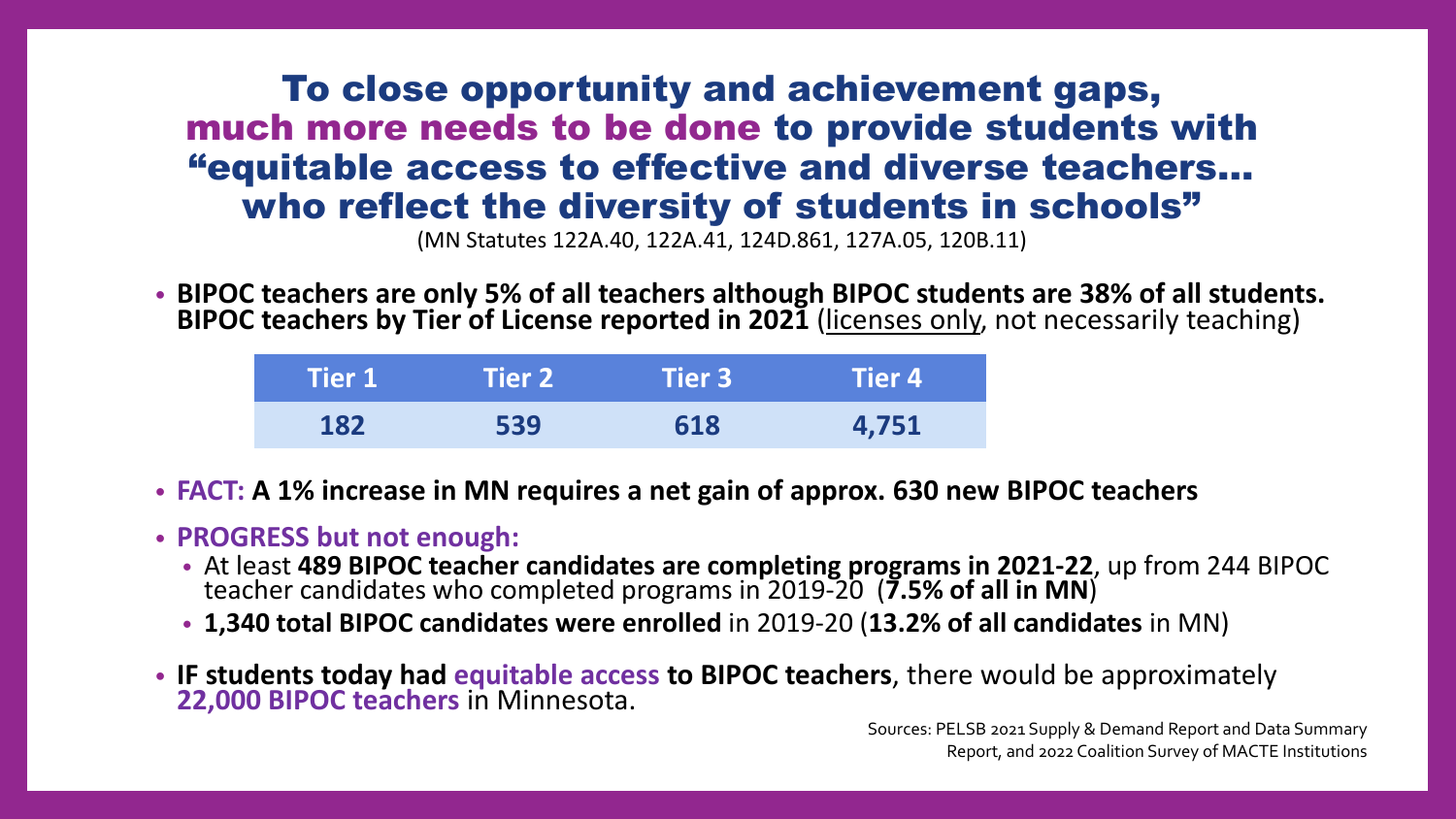**The Increase Teachers of Color Act addresses 5 main strategies based on research and lived experiences of BIPOC teachers and youth:**

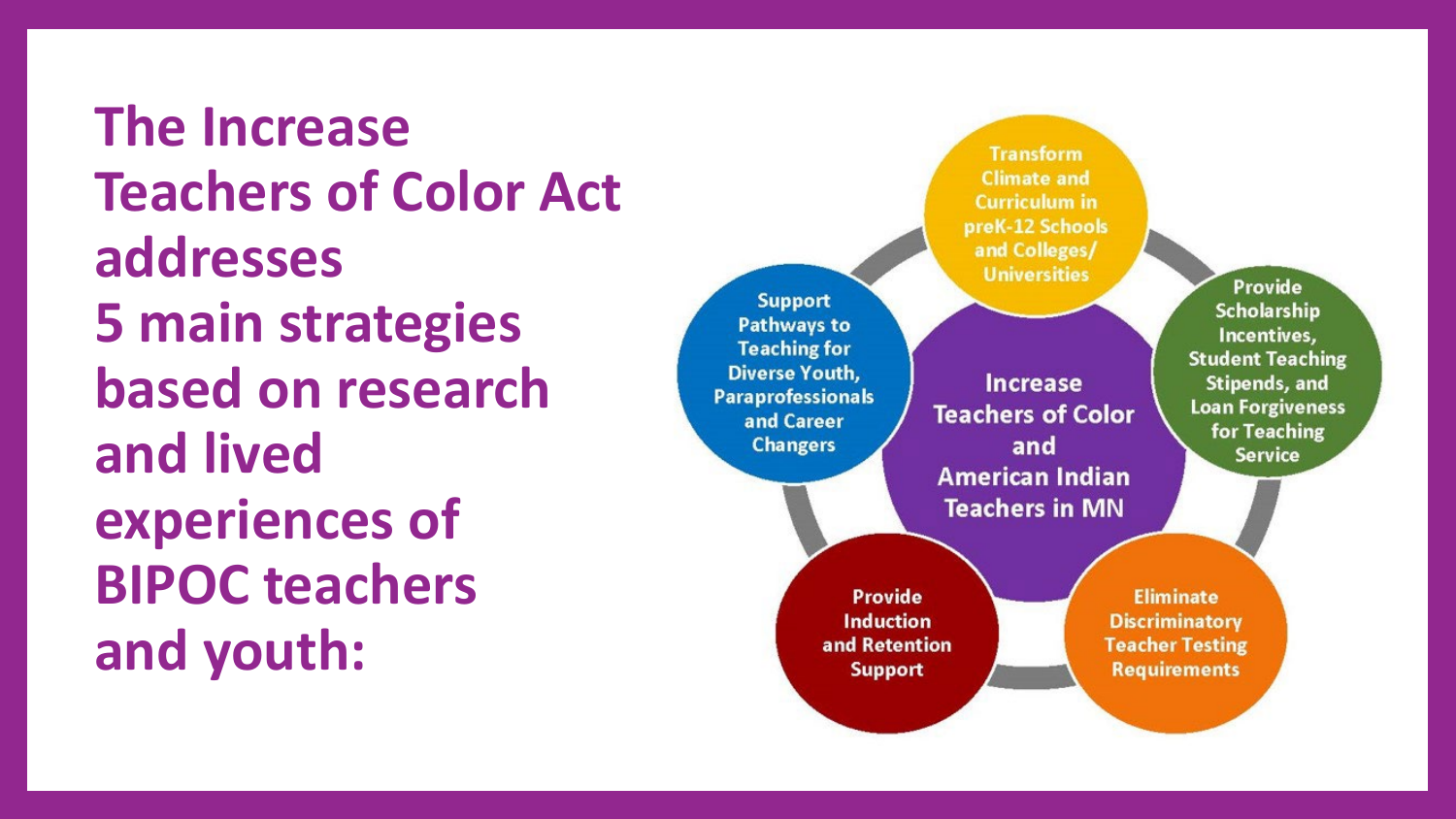## **Importance of the Following Sections Among Others**

#### **Sec 4 Closing Educational Opportunity Gaps Grants**

- Important to help indirectly recruit and retain BIPOC teachers
- Provides support to districts that want to innovate and do hard work of closing opportunity gaps that lead to our state's wide achievement gaps

#### **Sec 14 CUGMEC Program & Funding**

- Critically important pipeline to prepare BIPOC teachers and help them complete programs for Tier 3 licensure
- Amendments crafted by broad stakeholder group of private and public institutions, both small and large and from Greater MN as well as Twin Cities

#### **Sec 15 Modifications to the Teacher mentorship and retention grant program at PELSB**

• Important amendments to strengthen popular grant program now entering 4<sup>th</sup> year clarify eligibility, grant uses and adjusts reporting timeline until September in order to better know program retention outcomes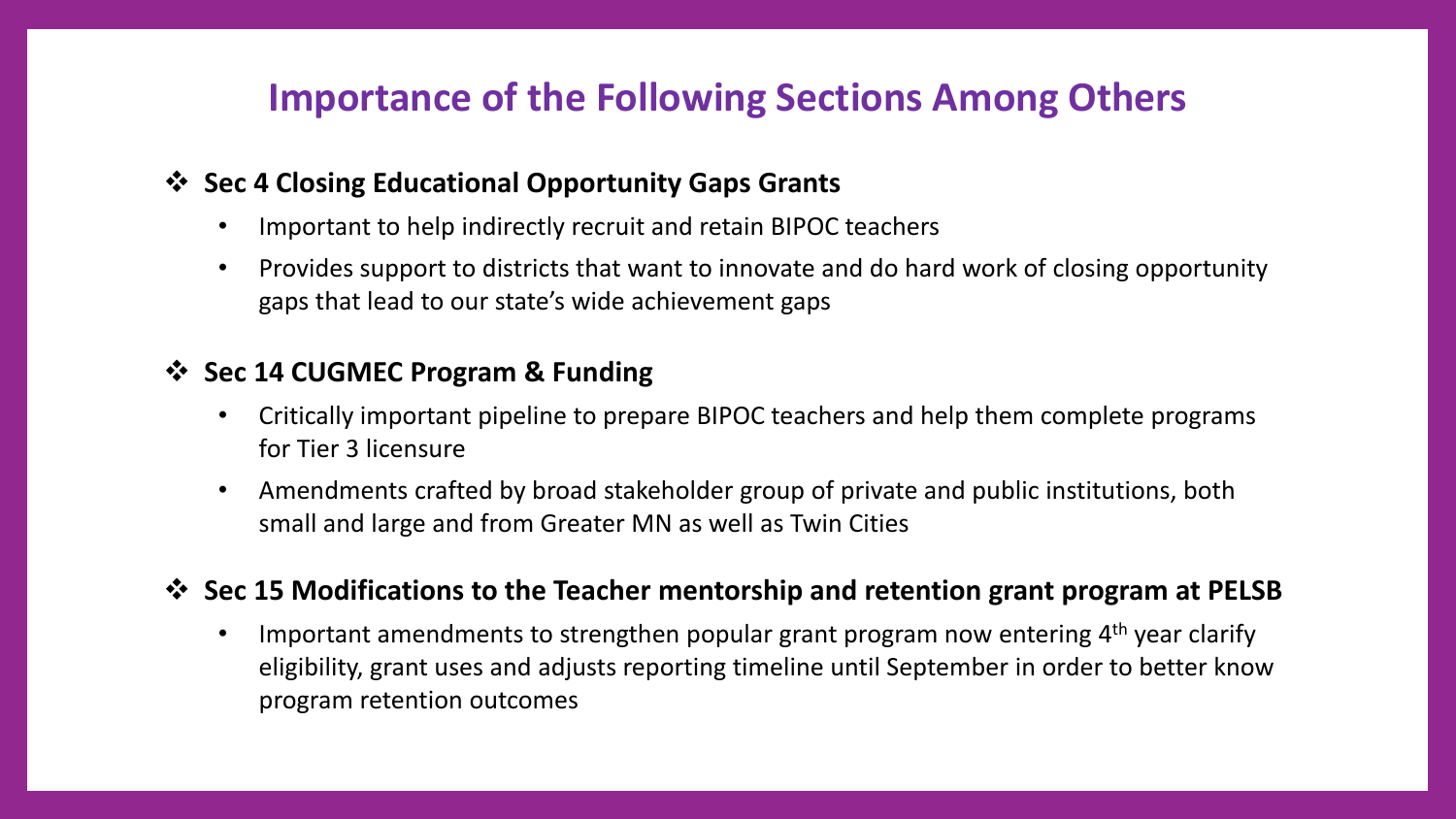### **Amendments to** the Collaborative Urban and Greater MN Educators of Color (CUGMEC) grant program address each of the 2021 Recommendations from the Office of Legislative Auditor

- The Legislature and PELSB should clarify reporting requirements for the CUGMEC program to allow for reporting on the program as a whole. (p. 60)
	- The Legislature should:

 $\checkmark$ 

 $\checkmark$ 

 $\checkmark$ 

 $\checkmark$ 

 $\checkmark$ 

- Clearly define the focus of the CUGMEC grant program.
- Outline how grant funding may be used and establish corresponding outcome measures.
- Review requirements for awarding grant funds. (p. 66)
- As the Legislature makes decisions related to CUGMEC, it should determine how CUGMEC fits into Minnesota's efforts to increase the number of teachers of color and American Indian teachers in Minnesota. (p. 71)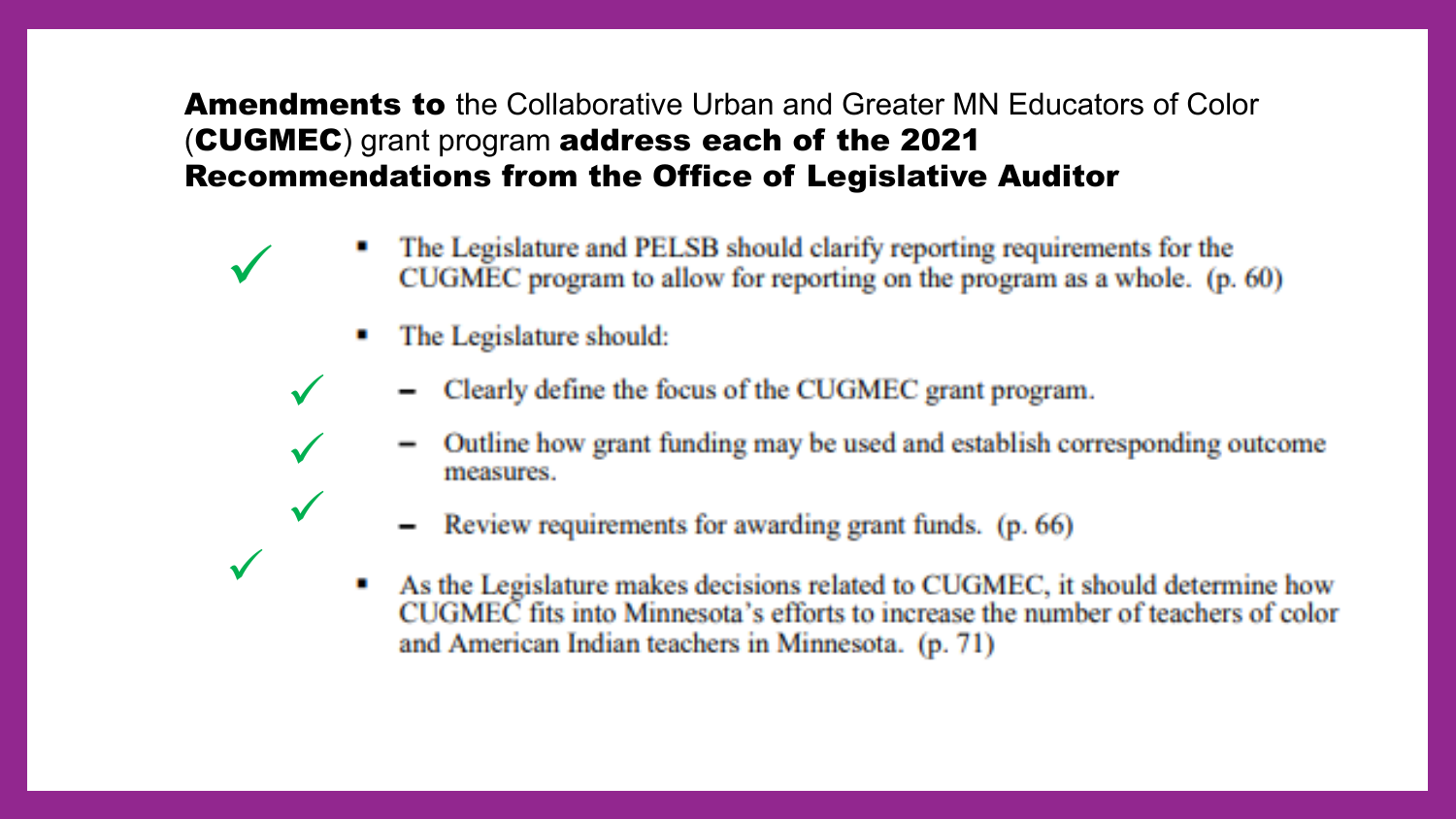## **Additional E12 Investments Needed as Proposed: \$28 million**

|                                                                                             | <b>2021 ITCA</b><br>Proposed | Appropriated<br>for FY22 | <b>FY22 Grant</b><br><b>Application</b><br><b>Requests</b> | <b>EXTRA</b><br><b>Needed for</b><br><b>FY23</b> |
|---------------------------------------------------------------------------------------------|------------------------------|--------------------------|------------------------------------------------------------|--------------------------------------------------|
| <b>Grow Your Own grants</b>                                                                 | \$8.5M                       | \$6.5M                   | \$26.7M                                                    | \$20.5M                                          |
| <b>Collaborative Urban &amp; Greater</b><br><b>MN Educators of Color</b><br>(CUGMEC) grants | \$6M                         | \$1M                     | \$2.12M                                                    | \$2M                                             |
| <b>Concurrent Enrollment--Intro to</b><br><b>Teaching grants</b>                            | \$500K                       | \$500K                   | <b>TBD</b>                                                 | <b>\$500K</b>                                    |
| <b>Closing Educational Opportunity</b><br><b>Gaps grants</b>                                | \$3M                         | $\Omega$                 | <b>NA</b>                                                  | <b>\$5M</b>                                      |
| <b>Outcomes Report from PELSB of</b><br><b>All State Investments</b>                        | \$15K                        | $\Omega$                 | <b>NA</b>                                                  | <b>\$15K</b>                                     |

**Note: Additional Higher Ed Investments Needed: \$10 million**